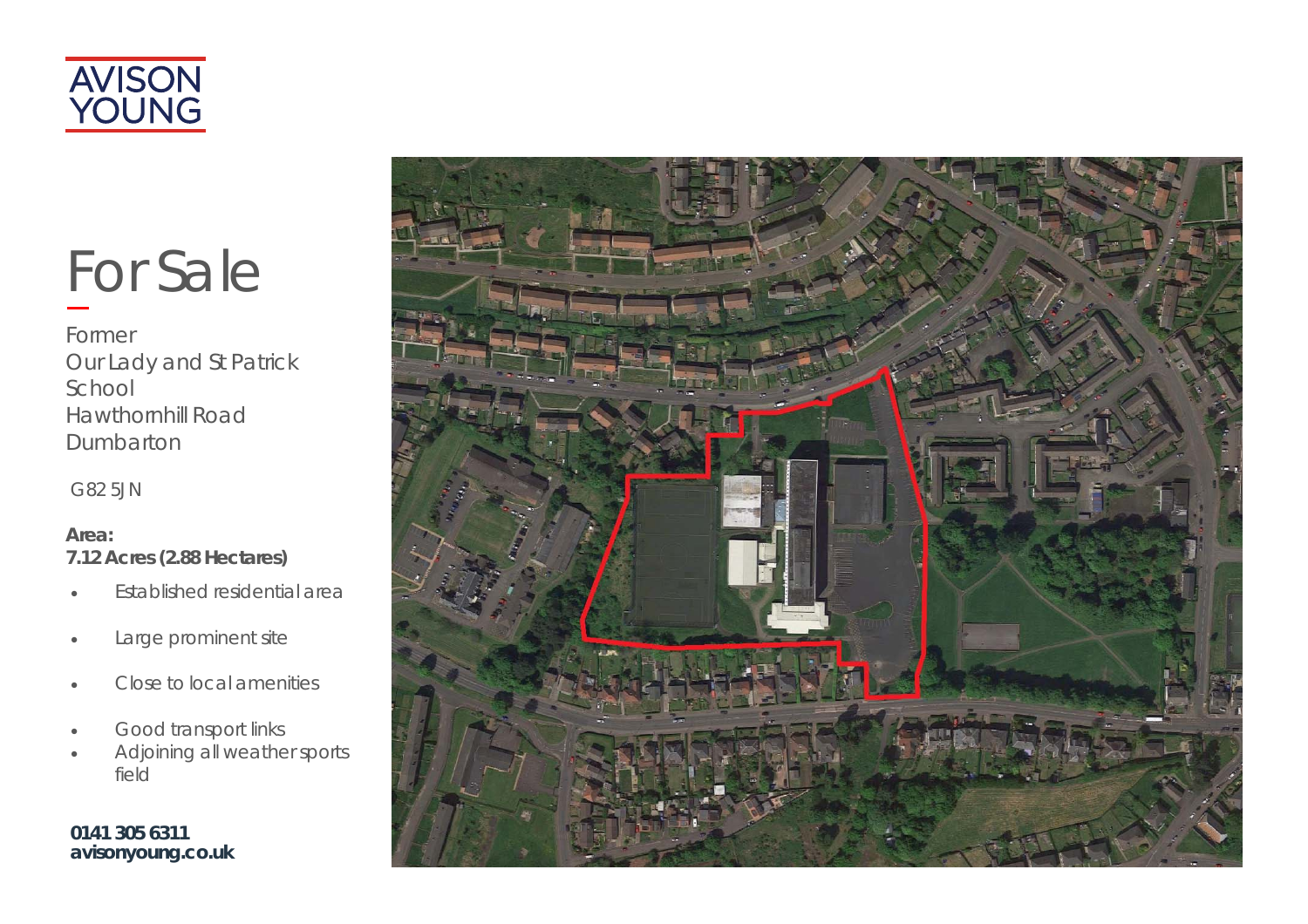# **Introduction**

Situated a short walk to Dumbarton Town centre this site offers an attractive opportunity in an established residential area

Dumbarton enjoys a wide range of amenities and offers easy access to Loch Lomond and Trossachs Notional Park and excellent links to Glasgow.

Dalreoch train station and Dumbarton Town Centre are nearby

Dalreoch Primary is 0.5miles and Braehead Primary 1.2miles. Secondary education is available at Dumbarton Academy (1.4miles) and Vale of Leven Academy (2.3miles.)

# **Description**

The existing school buildings are in the process of being demolished to provide a cleared site . Vehicular access is from Hawthornhill Road, with a pedestrian access from Cardross Road to the South



#### For further information or an appointment please contact:

#### **Stephen Robertson**

Tel: 0141 305 6311 Email: Stephen.robertson@avisonyoung.com

## **Gordon Stewart**

Tel: 0141 305 6354 Email: Gordon.stewart@avisonyoung.com

#### **Avison Young**

Sutherland House, 149 St Vincent Street, Glasgow G2 5NW

Avison Young is the trading name of GVA Grimley Limited. © 2019 GVA Grimley Limited

- (1) Avison Young hereby gives notice that the information provided (either for itself, for any joint agents or for the vendors lessors of this property whose agent Avison Young s )in this brochure is provided on the following conditions:
- (2) The particulars are set out as a general outline only, for the guidance of intending purchasers and/or lessees and do not constitute an offer or contract, or part of an offer or contract.
- (3) All descriptions, dimensions and references to this property's condition and any necessary permission for use and occupation, and any other relevant details, are given in good faith and are believed to be correct. However, any intending purchasers or tenants should not rely on them as statements or representations of fact but satisfy themselves of

Xx Month 20xx Property ref: avisonyoung.co.uk/xxxx

- their correctness by inspection or otherwise.
- (4) No person in the employment of Avison Young, or any joint agents, has any authority to make or give any representation or warranty whatsoever in relation to the property or properties in this brochure.

(5) All prices quoted are exclusive of VAT.

(6) Avison Young shall have no liability whatsoever in relation to any documents contained within the brochure or any elements of the brochure which were prepared solely by third parties, and not by Avison Young,